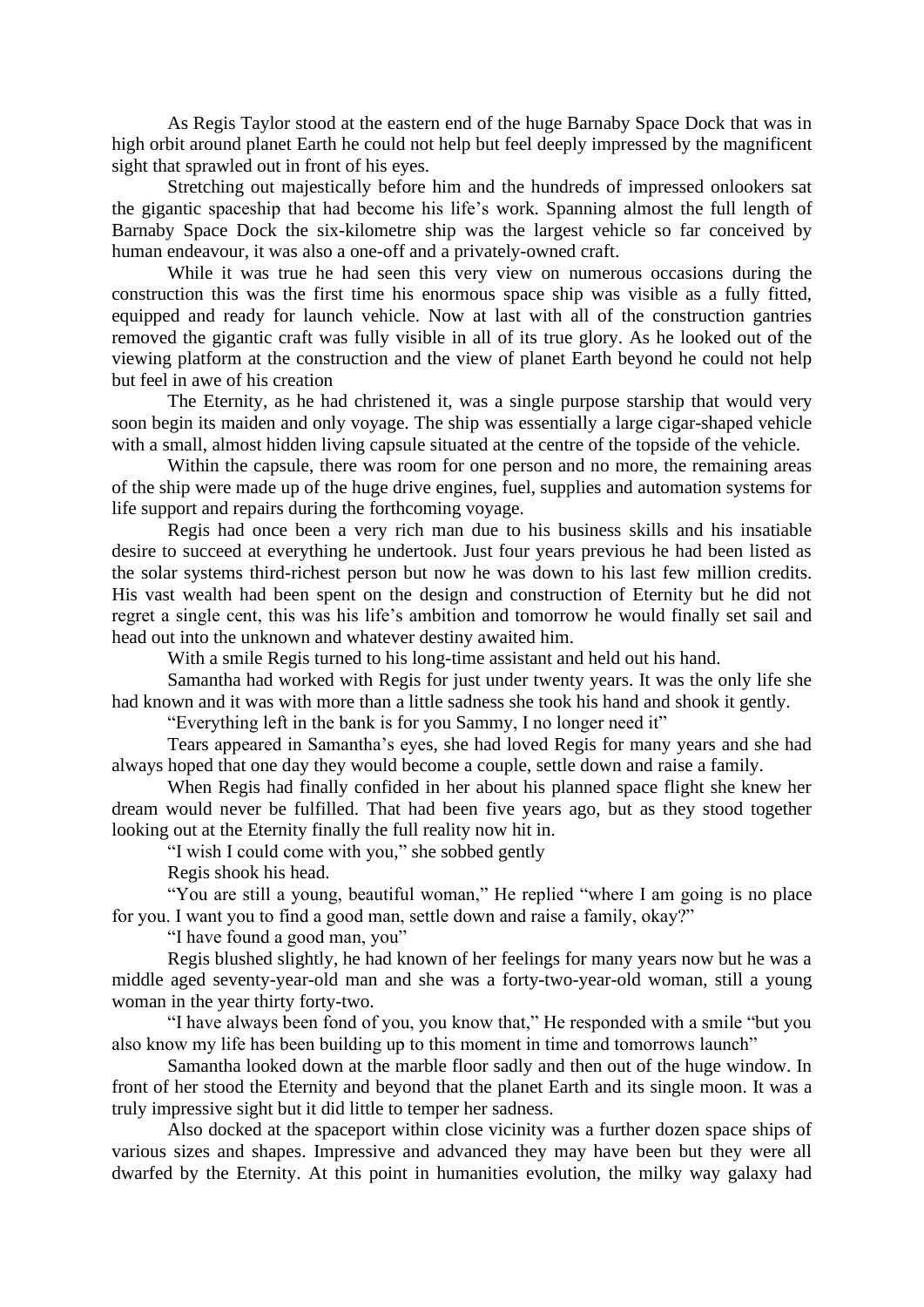been explored and over one hundred planets had been colonised and still the desire to learn, explore and understand more continued at a fast pace. Not only that but the human race had also ventured out into the neighbouring galaxies, therefore the journey Regis had planned was in his mind, the next logical step in humanities desire to explore, learn and evolve.

Regis was no different in this respect and tomorrow his very own journey into the unknown would begin, but first there was this evening and dinner.

"Please join me for one last meal," He said while taking Samantha's hand.

Samantha smiled and nodded, if she could not keep the man she loved so very much then one final dinner date would have to do.

The following morning found Regis sitting in his ships only chair on the small but well-equipped flight deck.

Slowly but surely he was stepping through a very long checklist with the ship's computer. It was a list that had been checked and re-checked countless times over the past year and for good reason. Regis did not know how long his journey would take and how long he would be in suspended amination but his shortest prediction had been a staggering two thousand years while the longest was four million years.

With such staggering time scales to consider every piece of equipment on the Eternity had been built to the very highest standard and everything had been fitted with quadruple redundancy. He understood that things would eventually break down and the self-repair units simply had to be the best available.

Regis also accepted that his chances of completing his voyage were at best fifty-fifty. He had been told this on numerous occasions by friends and colleagues but still he persevered, this was his dream and his destiny. Two possibilities awaited him. One was the truth the other was oblivion, only time would tell which would await him.

Finally with all system checks complete he powered up the gigantic ship's manoeuvring engines and released the docking clamps.

"Barnaby space dock," He then said over the ship to shore intercom "this is Eternity setting sail, so long and thanks"

"Eternity, this is Barnaby, good luck buddy and remember to wave"

Regis turned to look out of his starboard viewport towards the space dock viewing gantries, he was shocked to see thousands of well-wishers waving and cheering him on his way.

Stunned and very touched by the send-off Regis simply stood and waved back as the autopilot guided his ship out of the dock and into free space. Once clear of the dock the ship changed course and slowly picked up speed as they sped away from the planet Earth.

Regis watched as the beautiful planet quickly receded from his view and within a matter of minutes they were clearing the orbit of Neptune.

"So long," he said quietly with a hint of sadness. Regis knew that we would never return to this part of the universe and a lump appeared in his throat. For a brief instant, there was doubt and hesitation but he soon recovered and bruised them away.

Five minutes later and the Eternity was in interstellar space and still accelerating fast towards the edge of the galaxy.

"All checks complete," Announced the computer "you may enter the sleep chamber when you are ready"

"Thanks" Replied Regis as he looked at the cryogenic chamber. It was a large coffinshaped device that would be his place of rest for thousands of years.

The chamber was the most advanced ever designed or built and for good reason. Even the slightest fault while Regis was in cryogenic sleep would almost certainly result in his death, as a result no expense had been spared with its design or build.

"Nothing else left to do" He muttered to himself while removing his clothing.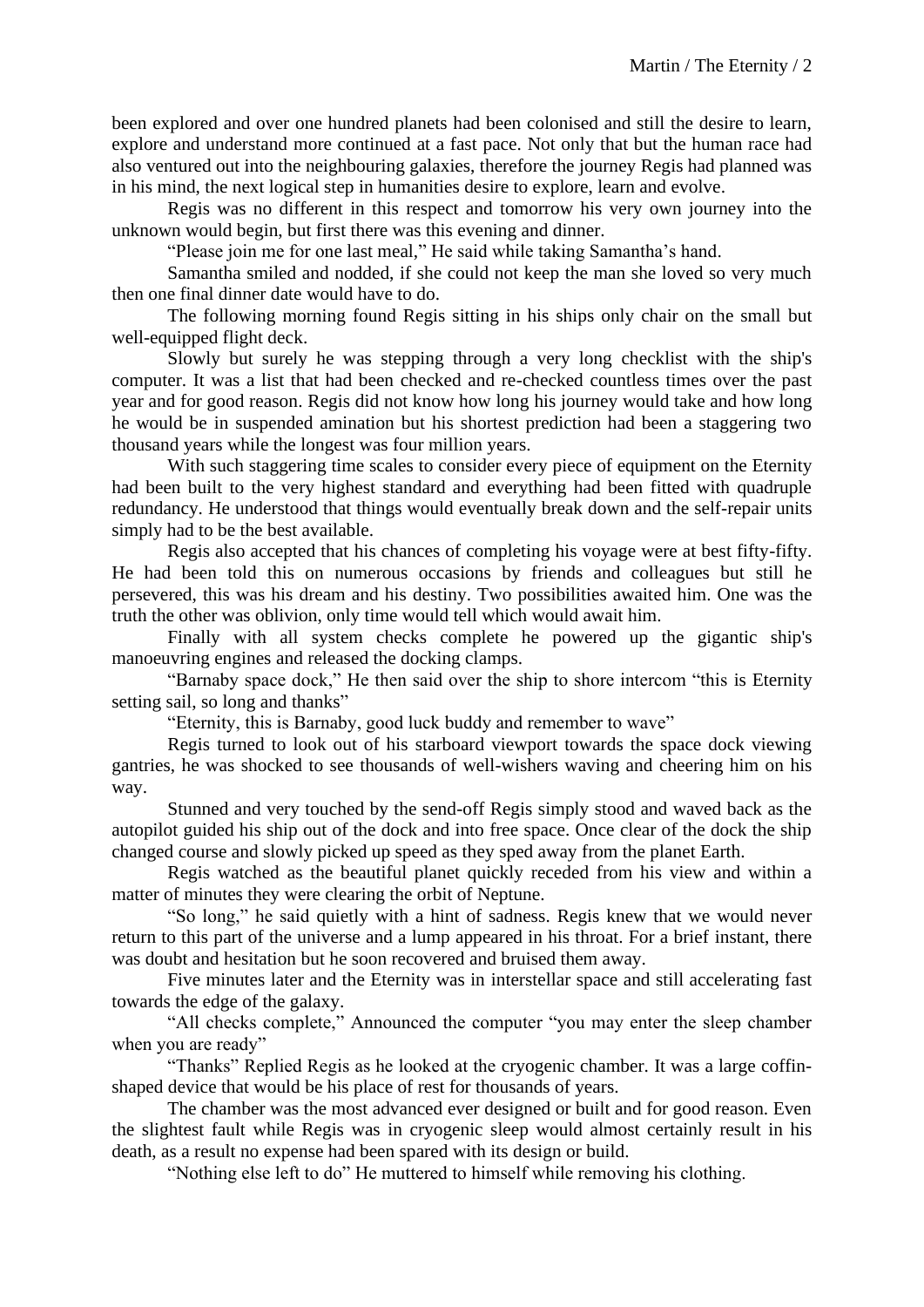Once naked Regis slid into his complex cryogenic suit and then checked all of the connections. The suit was nearly as complex as the chamber. It was designed to keep him clean, fed and healthy for a very long time.

Eventually, as he sped out of the milky-way galaxy, Regis decided that every function was working as required and it was time to sleep.

He carefully stepped into the chamber and closed the lid.

"Goodnight computer, wake me with a coffee and biscuits when the time is right please"

Seconds later Regis was asleep and the Eternity continued to accelerate as it chased the edge of creation itself.

And so the aeons passed.

Regis opened his eyes and glanced to the monitor that was positioned in front of his prone position. The journey appeared to be complete and he had survived.

A feeling of both elation and trepidation swept over him as he pressed a button which opened the lid of his cryogenic chamber. Was he truly there? Was he actually about to discover the ultimate secret? From his perspective he had only just fallen asleep, so how long had passed?

First, he considered his welfare.

Was he hungry or thirsty? No.

Did his body ache or did he feel weak? No.

Could he sit up with little effort? Yes.

Next a question he had to ask.

"Computer, in Earth years how long have I been asleep?"

"One million, four hundred and twenty thousand and sixty-four years"

"Wow," muttered Regis "that is one hell of a long time"

Then he noticed the critical readouts of the main console. Seventy-four per cent of the ship's systems had failed but thanks to the high level of redundancy built into the ship all critical systems were still operating and as a consequence, he was still alive. One thing was certain though, there was no going home, the ship would not survive another million years.

He also knew that in all probability there would be nothing left to go home for. If humanity had survived it would certainly have evolved into something very different to what Regis was.

"So," he continued "where am I?"

"This is the destination you asked for" Responded the computer.

"Please show me"

The console switched to external view and Regis found himself staring at the very edge of the universe itself.

He stared at the image and then at the sensor readings for the local area.

"That has to be wrong, that is just not possible. Computer please re-check and confirm this data"

"The data is correct" Responded the computer almost immediately.

Meanwhile, Garras stared angrily at the computer readout and then back to the sphere that was suspended on her workbench.

It was a large, deluxe version of the universe globe which had been introduced just over seven years previous.

Being the most expensive model within her company's product range just under one hundred had been sold and this was the first to show any indication of being faulty.

Garras was not impressed by the returned item, she had created this particular model to last for twenty-five years and in her mind the design had been perfect.

Yet here it was for all to see, a faulty unit.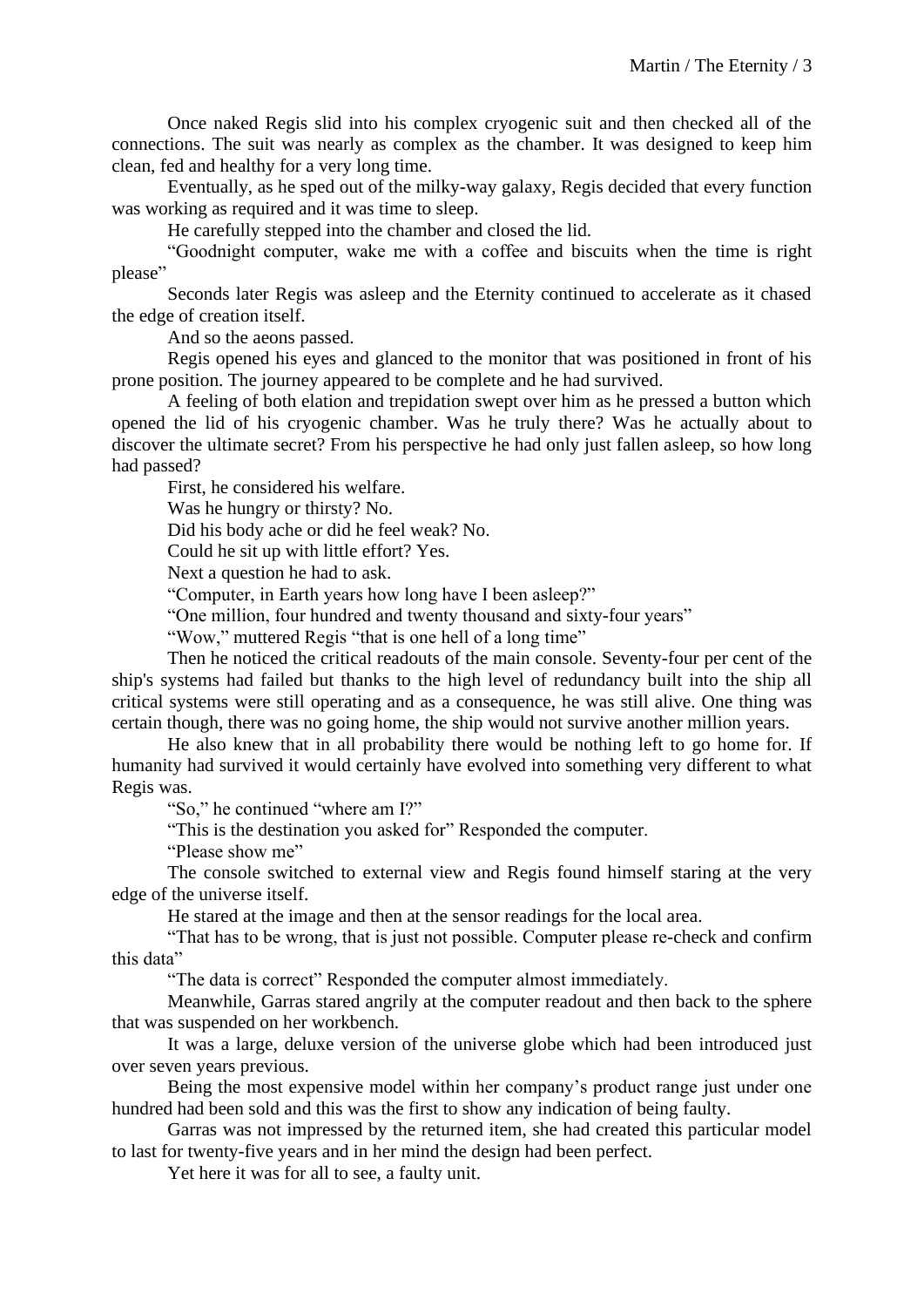Angrily she re-checked the computer readouts but there was no doubt, something had gone badly wrong. The globe was useless and would need to be replaced, the question in her mind was, what was the root cause?

Carefully Garras re-checked the readouts and then turned her most powerful microscope to the origin of the fault within the globe.

At a magnification level of one million, she could see nothing wrong.

She got the same reason at ten million and then one hundred million.

Feeling frustrated Garras muttered under her breath and then tried one more time. With the magnification now set at one thousand million she could just make out a minute object floating at the very edge of the sphere.

"Got you" she muttered.

While the image was very small it was just enough to fix a marker and this she did. Next, she typed in the commands which would remove the object and send it to the nearest suitable location.

She allowed the computer to select the transfer destination, while Garras could sense the object was very large she could not yet visualise the actual size, this would soon change.

Regis had by now double-checked every computer record available to him and now the truth was clear. He was completely stunned by the reality that beheld him and what it meant to him, humankind and every other race that had or still existed in the universe.

"So this is it," he muttered with a dejected tone "this is the meaning of life, the entire universe held in a very large but simple.."

At that very moment his universe was engulfed in blinding white light and the feeling of nausea. Unable to see, stand or breathe Regis fell into blackness as his universe evaporated around him.

Garras watched the huge spacecraft appear on her largest video screen. The location of the materialisation was a nearby valley, it was the closest open space that could accommodate the Eternity and even then over one hundred trees were crushed in the process.

"Wow," she exclaimed "one of my creations built that, I certainly do need to change some programs they are getting far too clever"

Then she noticed from the readouts that there was one living being aboard the huge spacecraft. A flush of anger swept through her as Garras realised she could meet one of the creatures that had ruined her perfect universe and damaged her reputation.

"Computer," she demanded "transport that creature to me now"

Almost instantly a dazed and confused Regis appeared in the office and fell to the floor in shock.

Garras looked down in disgust at the prone figure.

"What are you?" she growled.

Shocked by the voice Regis looked up to see himself face to face with a two-metre tall, reptilian creature which had two legs, four arms and a head twice the size of the average human. The hairless face consisted of a lipless mouth, flat nose and two large round eyes which were a dull glowing red. The voice was a rasping, hiss and Regis was unable to determine the gender of the creature.

"Who are you?" he stammered weakly while struggling to his feet.

"My name is Garras, and I am your creator"

Regis stared at the creature in shock, was it serious? His creator!

"What do you mean by that?"

Garras pointed at the computer monitor which displayed the Eternity and then at the large universe globe that was being held on her worktop.

Regis noticed the globe for the first time and realised immediately what it was.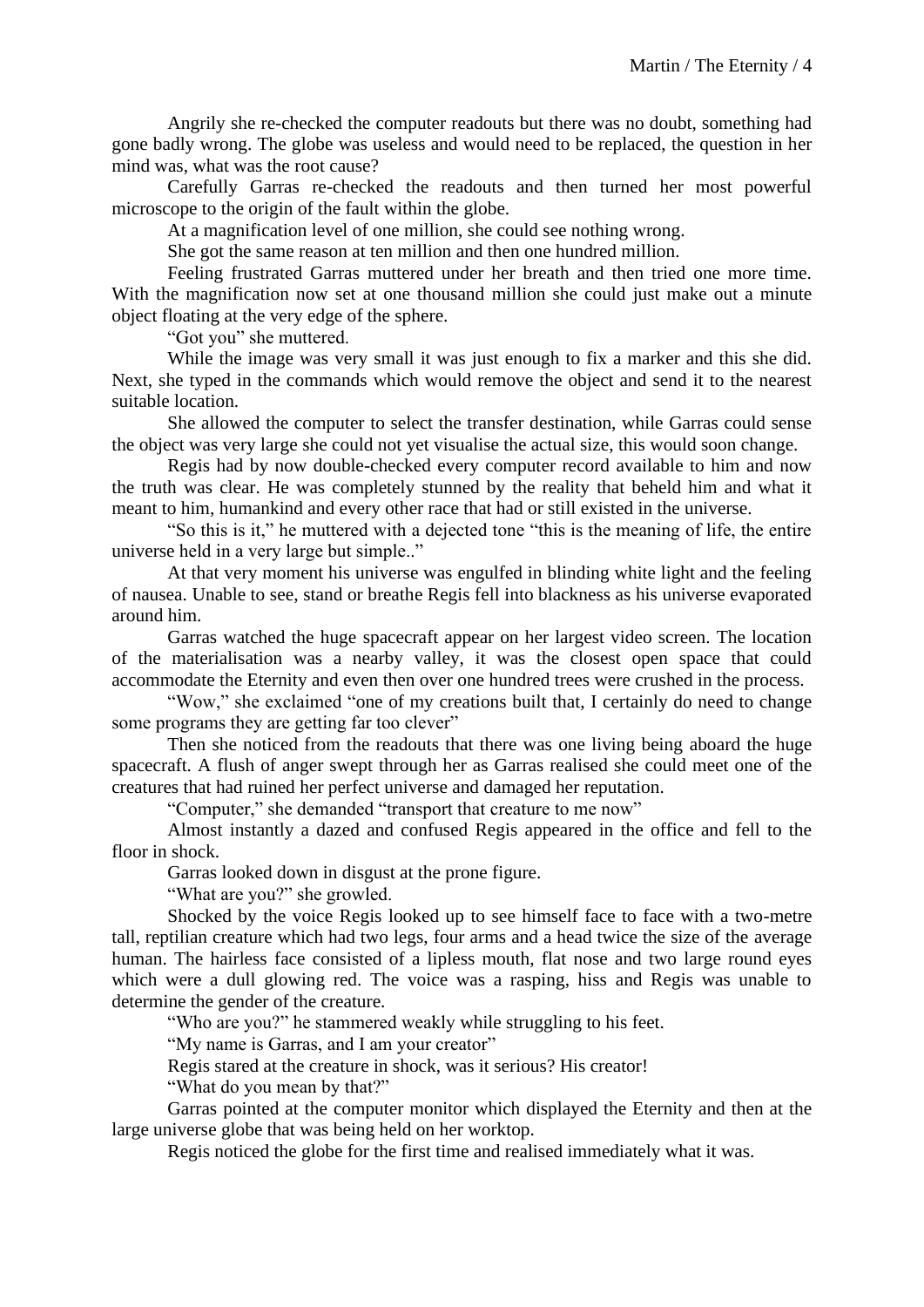"That ship and you," explained Garras "are both from that universe globe. That is nothing more than a very expensive toy designed by me and built by the company I work for. Therefore you are nothing more than a glitch in the design and I am your creator"

Now Regis began to pick up on the anger in her voice and a feeling of unease started to rise in him.

"You do realise there are billions of galaxies in there and each has billions of races which means trillions of living creatures"

Garras glanced at the globe and back to Regis.

"Irrelevant," she snapped "none of them means a thing here. That is a toy, not a real universe"

"How can you say that," protested Regis "when you designed that globe did you not realise that you would be creating trillions of sentient beings on billions of worlds. You owe them all a level of respect and a duty of care"

"I owe them nothing, while I knew that life would exist within the globe I never considered the fact that it would be sentient"

"Well it is and you need to consider it"

Garras glared at Regis coldly before replying

"All of these beings, are they as disgusting as you?"

"No, some are like you. Also, in what way am I disgusting?"

"You are so fleshy and soft," spat Garras "there used to be creatures like you in our galaxy but we exterminated them all a long time ago"

Regis was stunned by this reply, it was now very obvious to him that this creature considered him on the same level he would have considered an ant back on planet Earth. To her all life within the globe was meaningless and completely worthless, everything that had been his universe was doomed.

Garras appeared to sense his feelings and she picked up what was apparently a weapon and pointed it at Regis.

"There is nothing you can do about it" She added.

"So now what?"

Garras shrugged and then glanced at the Eternity.

"Computer," she ordered "returned that ship back to its universe"

Instantly the gigantic ship disappeared and Regis began to feel very alone and extremely trapped.

"What about me?" he asked.

Garras ignored the question and barked out the order that Regis was dreading.

"Computer, turn off the globe"

Without any hesitation all of the light within the globe dimmed and within a matter of seconds billions of galaxies died. Within those galaxies billions of stars also died and trillions of living beings faded into nothing.

"Oh my god," cried Regis as he slumped to the floor "you have murdered so many beings. Do you understand how many trillions of beings have just died?"

His thoughts raced back in time and the image of Samantha came to his thoughts. Although she had passed away millions of years ago he still loved her dearly and suddenly he also missed her so much.

"They do not exist in my universe so who will judge me?"

Regis looked up into the cold, red eyes of Garras. He could see no sign of pity, remorse of feeling.

"Have you ever considered that one day this could happen to you?" He asked

"What do you mean?"